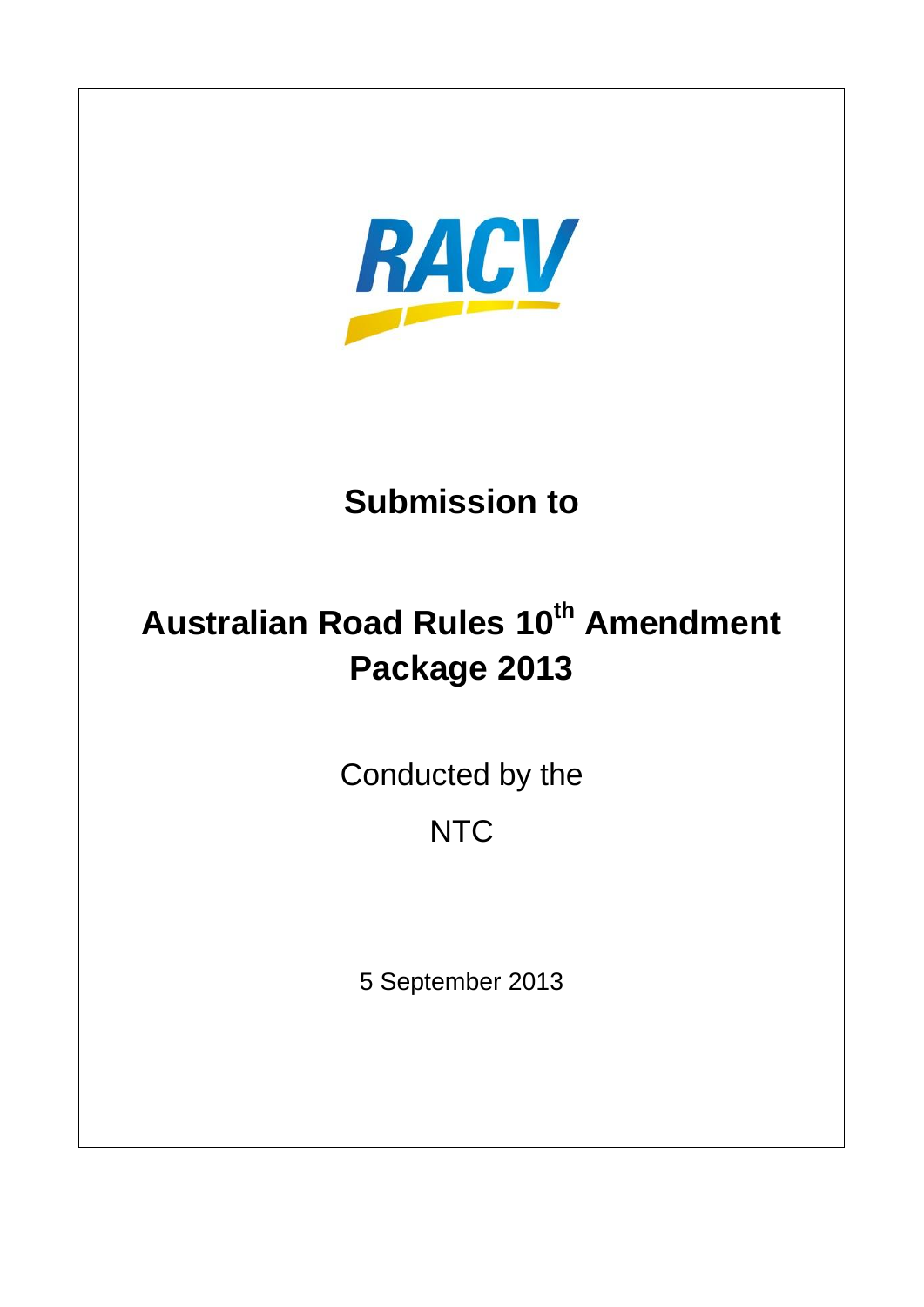# **RACV Submission to Australian Road Rules 10th Amendment Package 2013**

# **Rule 70 – Giving way at a give way sign at a bridge or length of narrow road**

RACV supports the proposed change.

# **Rule 120 – What is a level crossing – cross hatching**

RACV supports the proposed change to the Australian Road Rules that will bring consistency across states. The proposed amendment is already in effect in Victoria as Rule 120(3) of the Victorian Road Safety Road Rules 2009.

#### **Rule 134 – Exceptions to keeping to the left of a dividing line - wide centre lines**

The proposed change to 134(2) and 134(3) clarify the legal status of broken double lines by explicitly permitting permit overtaking and U-turns over broken double lines. This change is supported by RACV.

#### **Rule 134 – Exceptions to keeping to the left of a dividing line – parking in angle parking on the opposite side of the road**

When turning right into a car parking space (whether marked or not), the rules are currently not clear on whether the parking area is considered "a part of the road of another kind". While it is generally considered that turning right across a dividing line to enter a car parking space is not illegal, it is also not clearly allowed by the current rules. RACV has received a number of queries from members requesting clarification on this issue. In addition, the definition of U-turn makes it uncertain whether a driver is permitted to turn right across a dividing line to park in shallow (30-60 degree) angle parking. The change is supported, but perhaps does not go far enough in clarifying what manoeuvres are permitted.

#### **Rule 138 – Keeping off a painted island**

The proposed change has same effect as the proposed changes to Rule 134, and the same comments from RACV would apply.

#### **Rule 147 – Moving from one marked lane to another marked lane across a continuous line separating the lane**

The proposed change will permit lane changes across continuous lane lines where the driver is entitled to use the part time special purpose lane or for all drivers where the part time special purpose lane is not in operation. RACV supports this logical change.

#### **Rule 153 – Bicycle lanes**

The proposed change allows the use of pavement markings to mark the start and end of bicycle lanes, rather than requiring signs as in the current situation. RACV supports this logical change.

#### **Rule 171 and 172 – Entering blocked crossings**

The proposed change closes an inconsistency between the above rules and Rule 128A and is supported by RACV.

#### **Rule 197 – Stopping on a traffic island**

The proposed change will prohibit stopping on a traffic island, which is consistent with the existing prohibition on stopping on a painted island, except that bicycle and animal riders may stop on a traffic island. RACV supports this logical change.

#### **Rule 227 – Using portable warning devices**

RACV supports the proposed change to the Australian Road Rules that will bring consistency across states. The intent of the proposed amendment is already in effect in Victoria as Rule 227 of the Victorian Road Safety Road Rules 2009.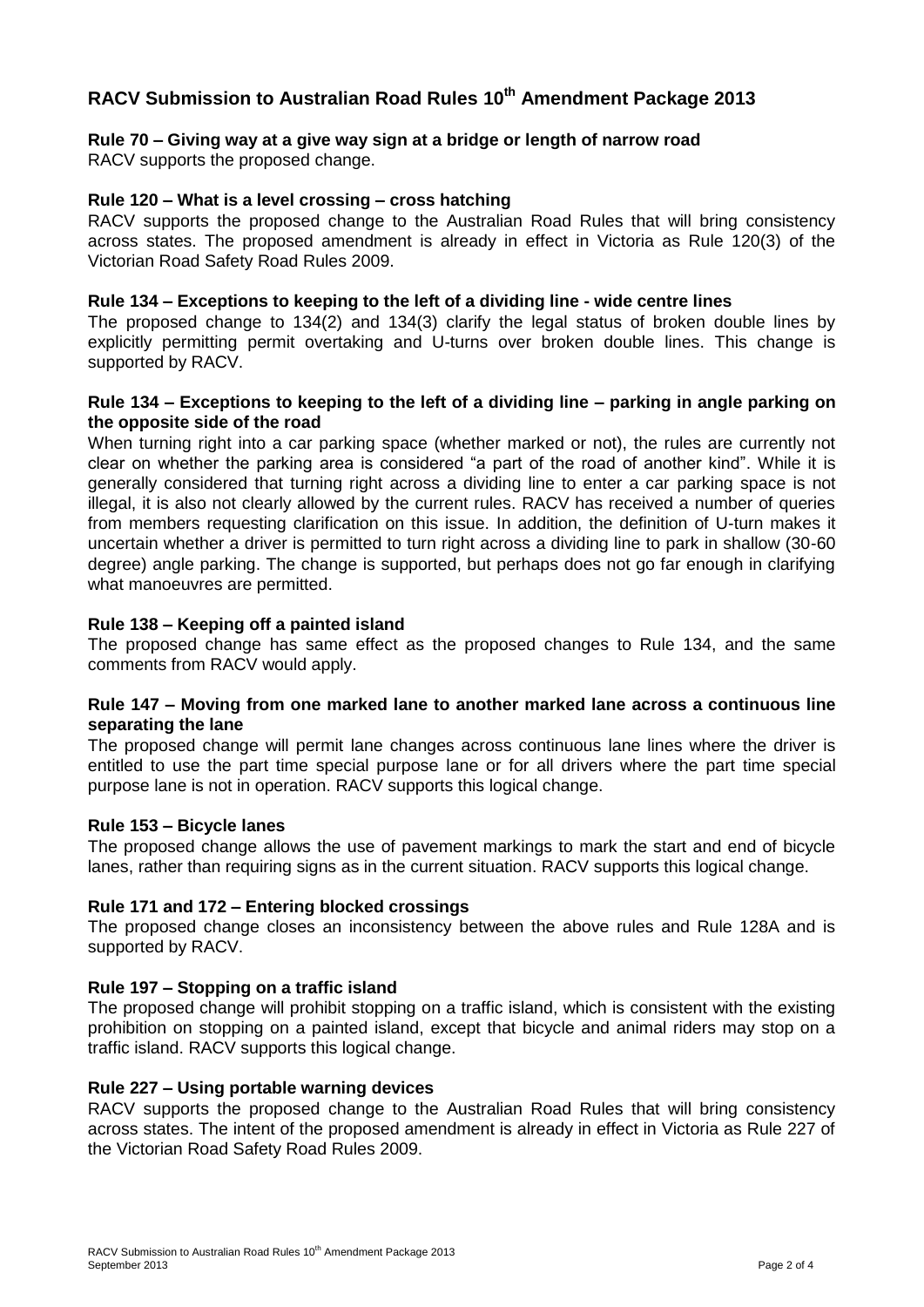# **Rule 238 – Pedestrians travelling along a road (except in or on a wheeled recreational device or toy)**

The proposed amendment will permit pedestrians in a shared zone to walk anywhere they please, rather than having to keep far left or right as practicable, walk facing oncoming traffic unless impracticable and walk more than 2 abreast unless overtaking. This is a logical change and is supported by RACV as long as Rule 236(2) (which outlines the requirement for pedestrians to not unreasonably obstruct vehicles) remains in force.

# **Rule 260 and 261 – Stopping for a red bicycle crossing light and Rule 261 – Stopping for a yellow bicycle crossing light**

RACV supports the proposed rewording of the rules that will bring consistency between pedestrian signals and bicycle signals.

# **Rule 265 and 266 – Wearing of seatbelts by passengers \***

266(5B) and 265(4) RACV has concerns about the safety implications of this rule change. Although travelling without the use of a child restraint may be the only practical option in some non-typical situations, this practice is discouraged. The forces involved in a crash are considered so great that even in a low speed crash the strength needed to hold onto a child would be similar to lifting one end of a small car. For example, in a 60 km/hr crash the child's weight would be the equivalent of trying to stop half a tonne weight from moving forward. Tests have shown that the child would be thrown around the vehicle's interior or thrown out of the vehicle, possibly through the windscreen. Therefore parents and carers are encouraged to find alternative transport options where no appropriate child restraint is available.

RACV would support the proposed change if the exemption provided to taxis was removed. This would also bring the road rules in line with the final recommendations adopted by the Victorian Taxi Industry Inquiry in May 2013.

RACV also recommends that the exemption for tow trucks only apply to tow trucks providing a service in response to a crash or break down, and not under any other circumstances.

266(2B)(b) The Australian Standard for child restraints (AS/NZS1754) outlines that a booster seat is to be used with either an approved seatbelt comprising a lap and sash belt or an approved child safety harness. RACV is supportive of the Standard and therefore also supports this rule change.

# **Rule 267 – Exemptions from wearing seatbelts by children at low speed \***

This rule change ensures that children under the age of 7 years travelling in vehicles are appropriately restrained, regardless of the speed at which the vehicle is travelling. RACV supports this rule change.

# **Rule 271 – Riding on motorbikes**

RACV supports the proposed change.

#### **Rule 288 – Driving on a path – postal vehicle exemption**

RACV supports the proposed change to the Australian Road Rules that will bring consistency across states. The intent of the proposed amendment is already in effect in Victoria as Rule 288(2) (c) of the Victorian Road Safety Road Rules 2009, albeit with minor detail differences.

#### **Rule 288 – Driving on a nature strip – postal vehicle exemption**

RACV supports the proposed change to the Australian Road Rules that will bring consistency across states. The intent of the proposed amendment is already in effect in Victoria as Rule 289(1) (g) of the Victorian Road Safety Road Rules 2009, albeit with minor detail differences.